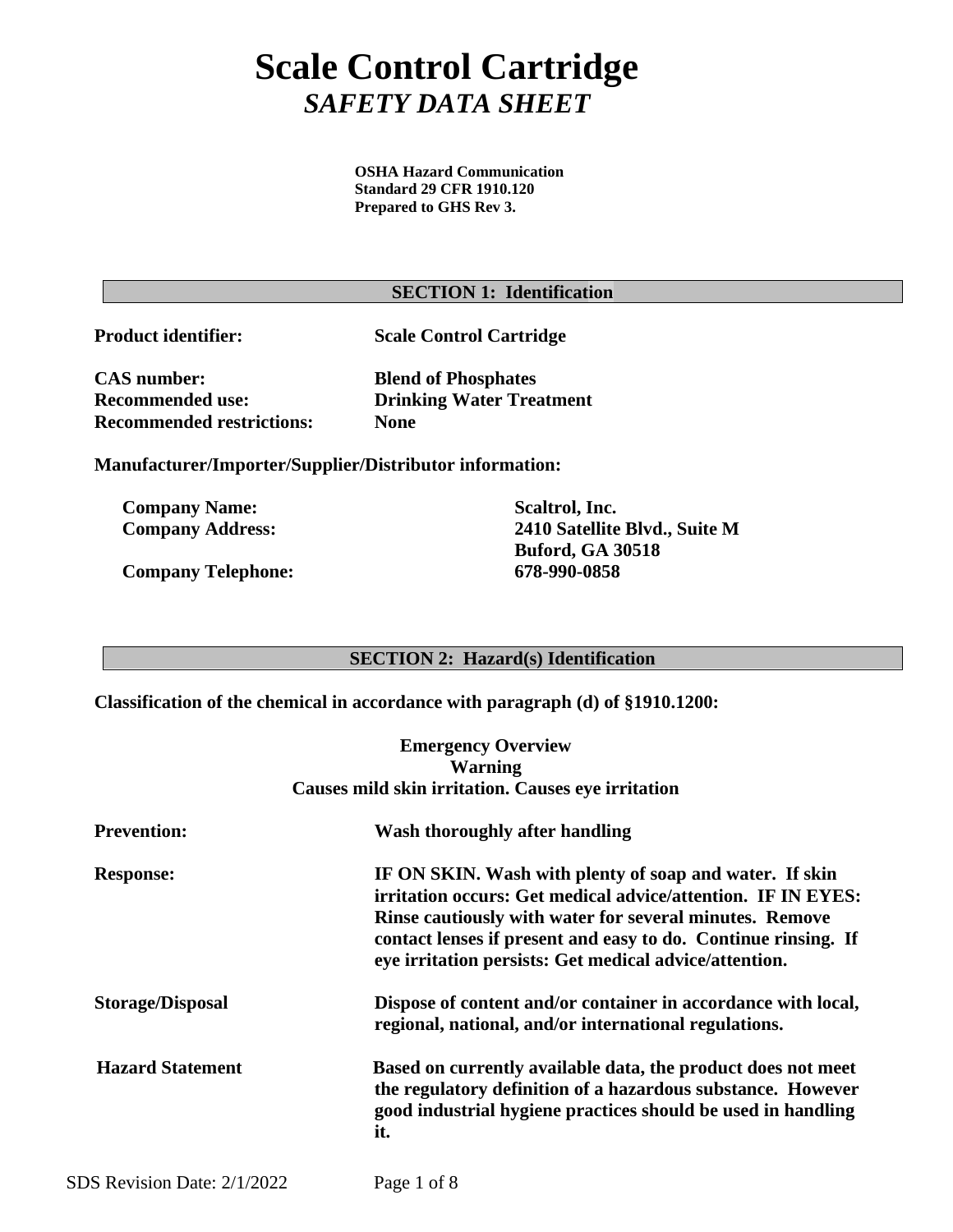| <b>Inhalation</b>           |                                                            |
|-----------------------------|------------------------------------------------------------|
| <b>Acute (Immediate)</b>    | Low acute inhalation toxicity.                             |
| <b>Chronic (Delayed)</b>    | No data available.                                         |
| <b>Skin</b>                 |                                                            |
| <b>Acute (Immediate)</b>    | May cause mild irritation                                  |
| <b>Chronic (Delayed)</b>    | No data available                                          |
| Eye                         |                                                            |
| <b>Acute (Immediate)</b>    | May cause mild irritation                                  |
| <b>Chronic (Delayed)</b>    | No data available                                          |
| <b>Ingestion</b>            |                                                            |
| <b>Acute (Immediate)</b>    | Ingestion of large quantities may cause nausea, vomiting,  |
|                             | diarrhea, abdominal cramps, decreased blood pressure,      |
|                             | decreased heart rate, coma                                 |
| <b>Chronic (Delayed)</b>    | No data available                                          |
| <b>Carcinogenic Effects</b> | This product does not contain any ingredient designated by |
|                             | IARC, NTP, ACGIH or OSHA as probable or suspected          |
|                             | human carcinogen                                           |

## **SECTION 3: Composition/Information on Ingredients**

#### **Mixture:**

| <b>Chemical name</b>               | <b>Concentration</b><br>(weight $\%$ ) | CAS#       |
|------------------------------------|----------------------------------------|------------|
| Polyphosphoric acids, sodium salts | 2\% to 40\%                            | 68915-31-1 |
| Water                              | 2\% to 40\%                            | 7732-18-5  |
| Penta sodium Triphosphate          | 2% to 40%                              | 7758-29-4  |
| Sodium Biphosphate                 | 2% to 40%                              | 7558-80-7  |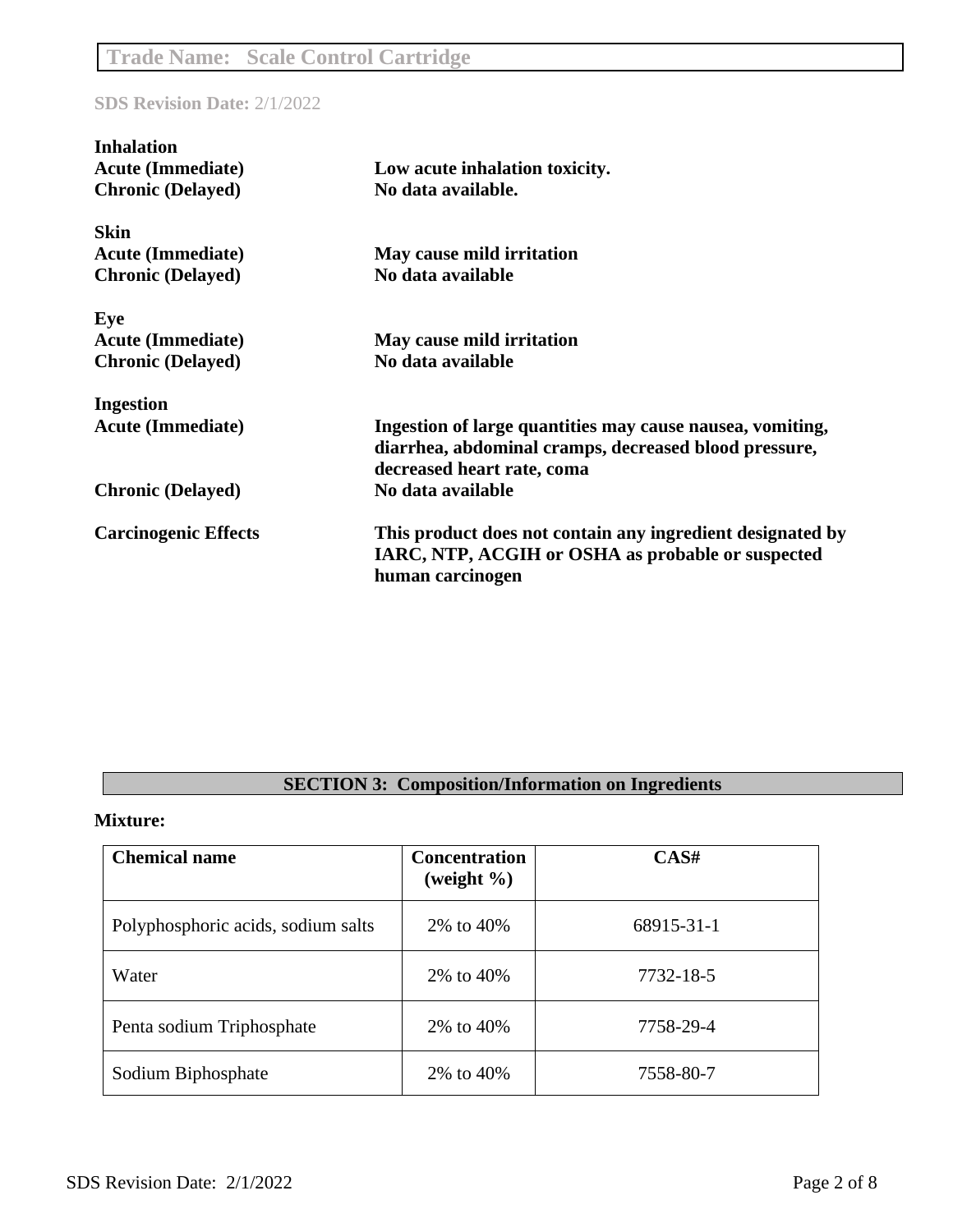|                             | <b>SECTION 4: First-Aid Measures</b>                                                                                                                                                                                                                                                                                                                                                                                                                                                                                                                                                                                                                                                                                                           |
|-----------------------------|------------------------------------------------------------------------------------------------------------------------------------------------------------------------------------------------------------------------------------------------------------------------------------------------------------------------------------------------------------------------------------------------------------------------------------------------------------------------------------------------------------------------------------------------------------------------------------------------------------------------------------------------------------------------------------------------------------------------------------------------|
| <b>Inhalation:</b>          | Move victim to fresh air. Administer oxygen if breathing is difficult. Give<br>artificial respiration if victim is not breathing. If signs/symptoms continue, get<br>medical attention.                                                                                                                                                                                                                                                                                                                                                                                                                                                                                                                                                        |
| <b>Skin contact:</b>        | Wash skin with soap and water. Remove contaminated clothing and shoes.<br>Wash contaminated clothing before reuse. Thoroughly clean shoes before reuse.<br>If irritation develops and persists, get medical attention.                                                                                                                                                                                                                                                                                                                                                                                                                                                                                                                         |
| <b>Eye contact:</b>         | In case of contact with substance, immediately flush eyes with running water for<br>at least 20 minutes. Remove contact lenses if worn. If eye irritation persists, get<br>medical attention/advice.                                                                                                                                                                                                                                                                                                                                                                                                                                                                                                                                           |
| <b>Ingestion:</b>           | If swallowed give 2-3 glasses of water if victim is conscious and alert. Do not<br>give anything by mouth to an unconscious person. Induce vomiting (only in<br>conscious persons). Seek immediate medical attention. Do not leave victim<br>unattended. Vomiting may occur spontaneously. To prevent aspiration of<br>swallowed product, lay victim on side with head lower than waist. If vomiting<br>occurs and the victim is conscious, give water to further dilute the chemical.                                                                                                                                                                                                                                                         |
| <b>Notes to Physician</b>   |                                                                                                                                                                                                                                                                                                                                                                                                                                                                                                                                                                                                                                                                                                                                                |
|                             | All treatments should be based on observed signs and symptoms of distress in<br>the patient. Consideration should be given to the possibility that overexposure<br>to materials other than this product may have occurred. Ingestion of large<br>quantities of phosphate salts (over 1.0 grams for an adult) may cause an osmotic<br>catharsis resulting in diarrhea and probable abdominal cramps. Larger doses<br>such as 4-8 grams will almost certainly cause these effects in everyone. In<br>healthy individuals most of the ingested salts will be excreted in the feces with<br>the diarrhea and, thus, no cause any systemic toxicity. Treatment should take<br>into consideration both anionic and cationic portion of the molecule. |
| <b>Other information</b>    | Call 911 or emergency medical service. Ensure that medical personnel are<br>aware of the material(s) involved and take precautions to protect themselves.                                                                                                                                                                                                                                                                                                                                                                                                                                                                                                                                                                                      |
|                             | <b>SECTION 5: Fire-Fighting Measures</b>                                                                                                                                                                                                                                                                                                                                                                                                                                                                                                                                                                                                                                                                                                       |
| <b>Extinguishing Media:</b> | Not combustible. Use extinguishing media suitable for<br>surrounding fire.                                                                                                                                                                                                                                                                                                                                                                                                                                                                                                                                                                                                                                                                     |

**Hazardous combustion products: Oxides of sodium, oxides of phosphorus.**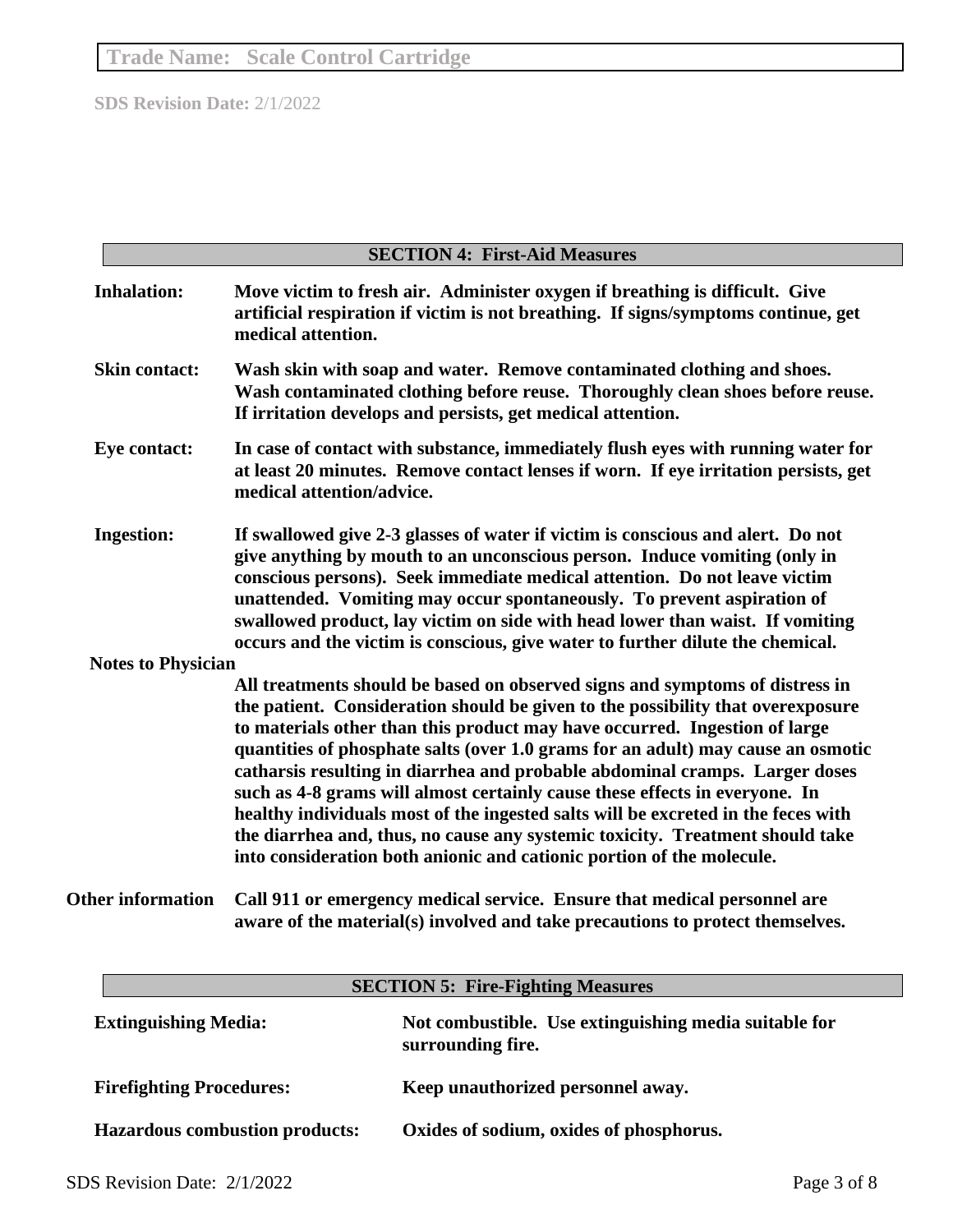**Trade Name: Scale Control Cartridge**

**SDS Revision Date:** 2/1/2022

**Protection of firefighters: Structural firefighters' protective clothing will only provide limited protection. Wear positive pressure selfcontained breathing apparatus (SCBA).**

| <b>SECTION 6: Accidental Release Measures</b> |                                                                                                                                                                                                                                                                              |  |
|-----------------------------------------------|------------------------------------------------------------------------------------------------------------------------------------------------------------------------------------------------------------------------------------------------------------------------------|--|
| <b>Personal precautions:</b>                  | Do not touch or walk-through spilled material.                                                                                                                                                                                                                               |  |
| <b>Emergency procedures:</b>                  | Wear appropriate protective gear.                                                                                                                                                                                                                                            |  |
| <b>Environmental precautions:</b>             | Prevent entry into waterways, sewers, basements or confined<br>areas.                                                                                                                                                                                                        |  |
| <b>Containment/Cleanup:</b>                   | Dike spill using absorbent or impervious materials such as<br>earth, sand, or clay. Absorb with earth, sand, or other non-<br>combustible material. Sweep or vacuum up and place in an<br>appropriate closed container. Do not return material to its<br>original container. |  |

| <b>SECTION 7: Handling and Storage</b> |                                         |  |
|----------------------------------------|-----------------------------------------|--|
| <b>Handling:</b>                       | Keep containers closed when not in use. |  |
| Storage:                               | Store in a cool, dry place.             |  |
| <b>Incompatible Materials:</b>         | <b>None known</b>                       |  |

**SECTION 8: Exposure Controls/Personal Protection**

**Personal Protective Equipment:**

| <b>Safety glasses</b> | <b>Gloves</b> |                                                                             |
|-----------------------|---------------|-----------------------------------------------------------------------------|
| <b>Respiratory:</b>   |               | In case of insufficient ventilation, wear suitable respiratory<br>equipment |
| <b>Eye/Face:</b>      |               | Wear protective eyewear (goggles, face shield, or safety<br>glasses).       |
| Hands:                |               | Wear appropriate gloves.                                                    |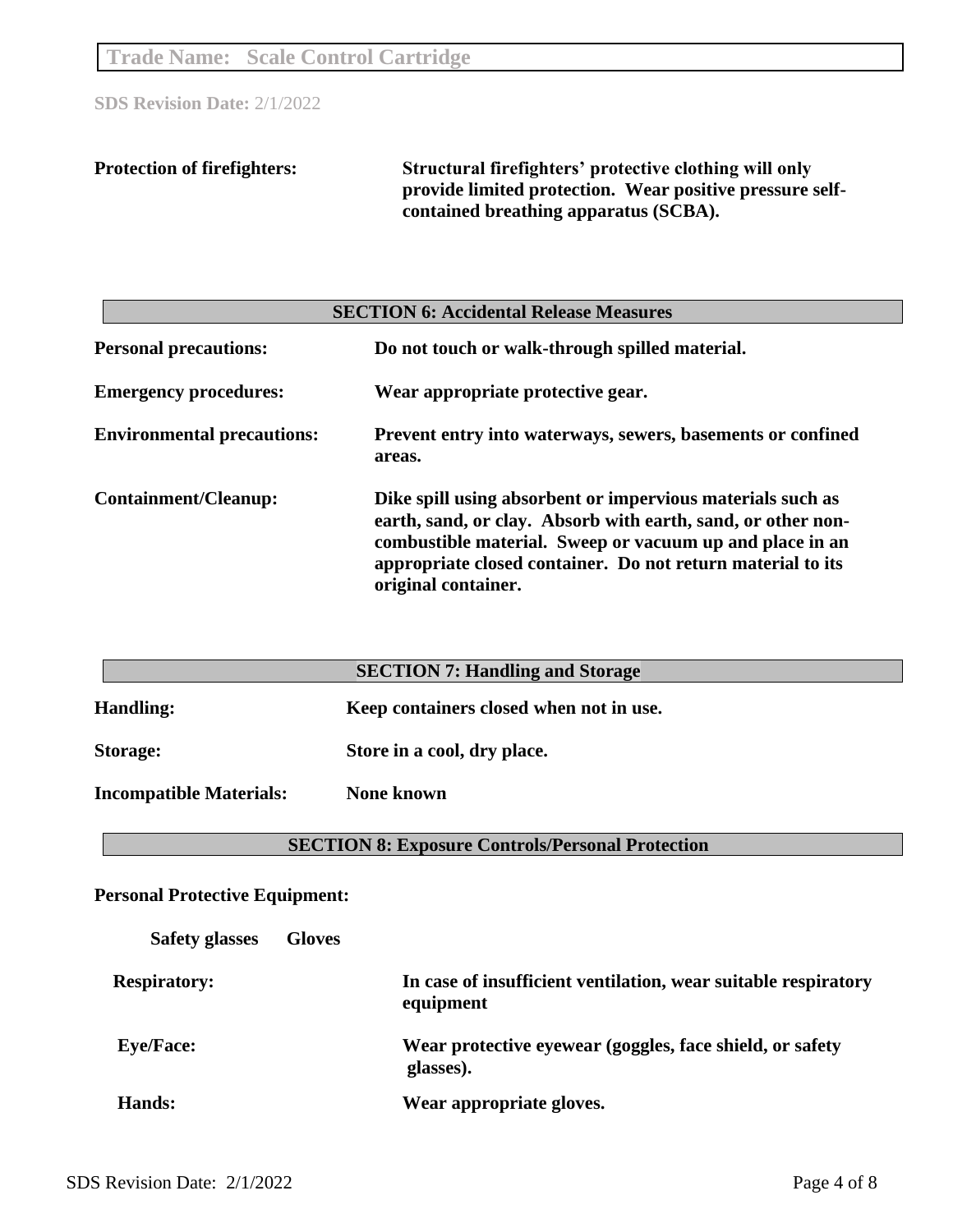| <b>General Industrial Hygiene:</b> | Do not get in eyes or on skin or clothing. Handle in<br>accordance with good industrial hygiene and safety<br>practice. |
|------------------------------------|-------------------------------------------------------------------------------------------------------------------------|
| <b>Exposure Limits/Guidelines:</b> | No exposure limits were found for this product or any of its<br>ingredients.                                            |

# **SECTION 9: Physical and chemical properties**

| Appearance:                                     | Solid with no odor       |
|-------------------------------------------------|--------------------------|
| <b>Physical state:</b>                          | <b>Solid</b>             |
| Color:                                          | <b>Colorless</b>         |
| Odor:                                           | <b>Odorless</b>          |
| <b>Odor threshold:</b>                          | <b>Odorless</b>          |
| pH:                                             | 5.5 to 8.0 (1% solution) |
| <b>Freezing Point:</b>                          | N/A                      |
| <b>Initial Boiling point/Boiling Range:</b>     | N/A                      |
| <b>Flash point:</b>                             | <b>None</b>              |
| <b>Evaporation rate:</b>                        | N/A                      |
| <b>Flammability (solid, gas):</b>               | <b>None</b>              |
| <b>Upper/lower flammability</b>                 |                          |
| or explosive limits:                            | <b>None</b>              |
| Vapor pressure (mmHg@20°C):                     | <b>NDA</b>               |
| Vapor density (Air=1):                          | <b>NDA</b>               |
| <b>Relative density (Specific gravity):</b>     | N/A                      |
| <b>Solubilities (water):</b>                    | 100% soluble             |
| <b>Partition coefficient (n-octanol/water):</b> | <b>NDA</b>               |
| <b>Auto-ignition temperature:</b>               | <b>NDA</b>               |
| <b>Decomposition temperature:</b>               | <b>NDA</b>               |
| <b>Viscosity:</b>                               | <b>NDA</b>               |
| Density:                                        | <b>NDA</b>               |
| Dry Time (Ether=1):                             | <b>NDA</b>               |
| % Volatile by Volume                            | <b>Not Applicable</b>    |

## **SECTION 10: Stability and Reactivity**

| <b>Chemical stability:</b>                 | <b>Stable</b>                                                             |
|--------------------------------------------|---------------------------------------------------------------------------|
| <b>Possibility of hazardous reactions:</b> | Hazardous polymerization will not occur.                                  |
| <b>Conditions to avoid:</b>                | <b>None known</b>                                                         |
| <b>Incompatible materials:</b>             | <b>None known</b>                                                         |
|                                            | Hazardous decomposition Products: Oxides of phosphorus. Oxides of sodium. |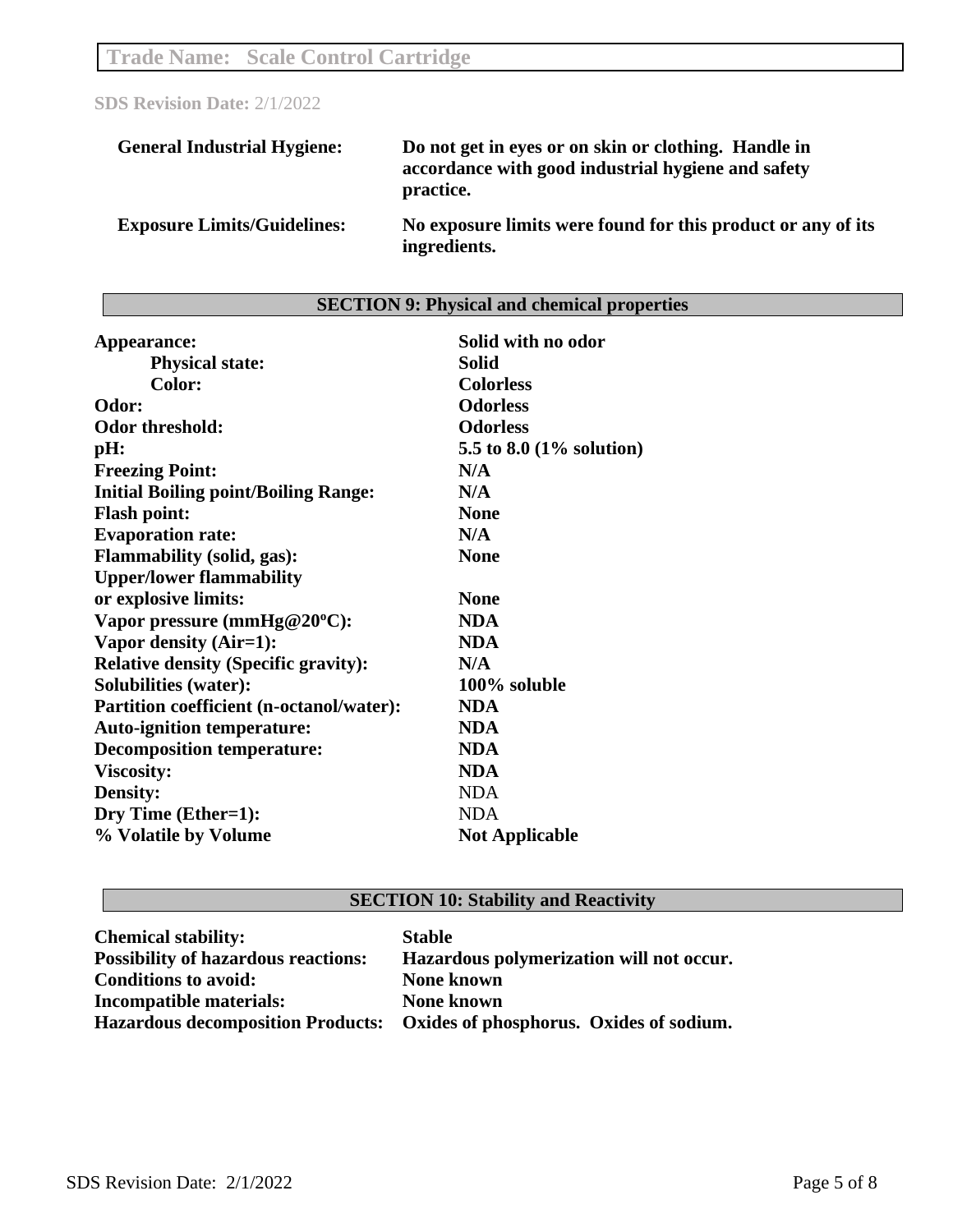## **SECTION 11: Toxicological Information**

## **Acute toxicity:**

## **Ingredient Information:**

| <b>Component Name</b>                         | <b>Concentration</b> | <b>CAS</b> | Data                                                                                   |
|-----------------------------------------------|----------------------|------------|----------------------------------------------------------------------------------------|
| Polyphosphoric acid 2% to 40%<br>sodium salts |                      | 68915-31-1 | Acute toxicity: oral-rat LD50: 6,200<br>mg/kg<br>Irritation: eye-rabbit, 150 mg/l Mild |
| Penta sodium<br><b>Triphosphate</b>           | $2\%$ to $40\%$      | 7758-29-4  | Acute toxicity: oral-rat LD50: 3,900<br>mg/kg                                          |
| Sodium<br><b>Biphosphate</b>                  | $2\%$ to $40\%$      | 7558-807   | Acute toxicity: oral –rat LD50: 8,290<br>mg/kg                                         |

## **SECTION 12: Ecological Information**

| <b>Ecological Fate:</b>               | The product is completely soluble in water and is expected<br>to slightly affect the pH of the water. Sodium<br>Polyphosphates in aqueous solution will very slowly<br>hydrolyze to a Sodium Orthophosphate. Inorganic<br>orthophosphates, in contact with soil, subsurface or surface<br>waters, may be taken up by plants and utilized as essential<br>nutrients. Phosphates may also form precipitates, usually<br>with Calcium or Magnesium. The resultant compounds<br>are insoluble, becoming part of the soil. |
|---------------------------------------|-----------------------------------------------------------------------------------------------------------------------------------------------------------------------------------------------------------------------------------------------------------------------------------------------------------------------------------------------------------------------------------------------------------------------------------------------------------------------------------------------------------------------|
| <b>Persistence and degradability:</b> | See above                                                                                                                                                                                                                                                                                                                                                                                                                                                                                                             |
| <b>Bioaccumulation potential:</b>     | See above                                                                                                                                                                                                                                                                                                                                                                                                                                                                                                             |
| <b>Mobility in soil:</b>              | See above                                                                                                                                                                                                                                                                                                                                                                                                                                                                                                             |
| Other adverse effects:                | The aquatic toxicity for this product has not been<br>determined                                                                                                                                                                                                                                                                                                                                                                                                                                                      |

| <b>SECTION 13: Disposal Considerations</b> |                                                                                                                       |  |
|--------------------------------------------|-----------------------------------------------------------------------------------------------------------------------|--|
| <b>Disposal instructions:</b>              | Dispose of content and/or container in accordance with<br>local, regional, national, and/or international regulations |  |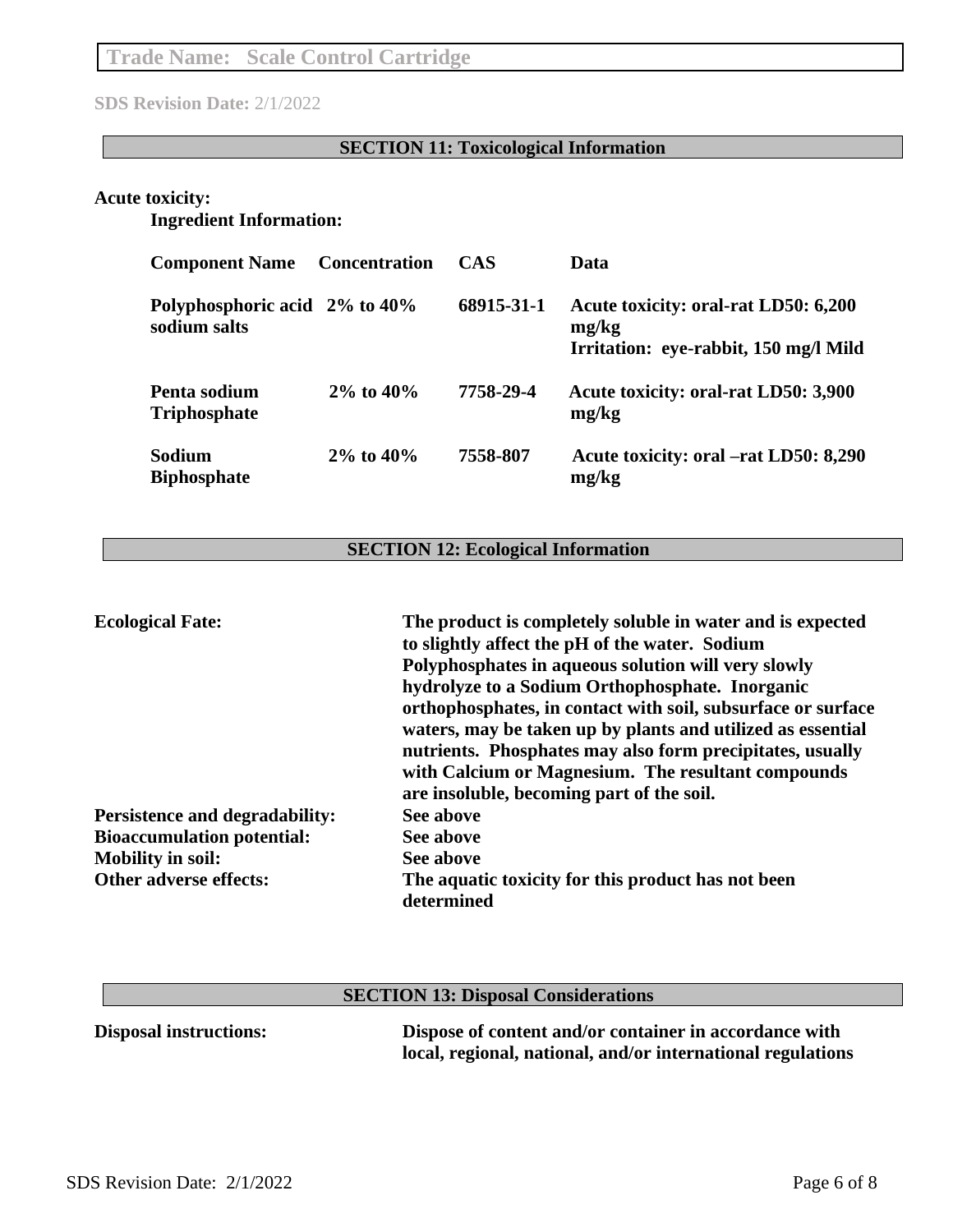**Trade Name: Scale Control Cartridge**

**SDS Revision Date:** 2/1/2022

#### **SECTION 14: Transport Information**

**The listed Transportation Classification does not address regulatory variations due to changes in package size, mode of shipment or other regulatory descriptors.**

- **DOT- United States Department of Transportation Shipping Name: Not regulated**
- **TDG - Canada- Transport of Dangerous Goods Shipping Name: Not regulated**
- **IATA- International Air Transport Association Shipping Name: Not regulated**

#### **SECTION 15: Regulatory Information**

#### **USA:**

**United States Federal Regulations:** 

**SARA Superfund and Reauthorization Act of 1986 Title III sections 302, 311,312 and 313:**

**SARA Hazard Classifications None Risk and Safety Phrases None CERCLA/Superfund, 40 CFR 117, 302: CHEMICAL C.A.S. Number Weight % Section 311/312 Section 313 – List of Toxic Chemicals (40CFC 372): None Listed**

#### **STATE REGULATIONS:**

This SDS contains specific health and safety data is applicable for state requirements. For details on your regulatory requirements, you should contact the appropriate agency in your state.

| <b>California Proposition 65:</b>   | <b>None Listed</b> |  |
|-------------------------------------|--------------------|--|
| <b>New Jersey Right to Know:</b>    | <b>None Listed</b> |  |
| <b>Pennsylvania Right to Know:</b>  | <b>None Listed</b> |  |
| <b>Massachusetts Right to Know:</b> | <b>None Listed</b> |  |

## **INTERNATIONAL REGULATIONS:**